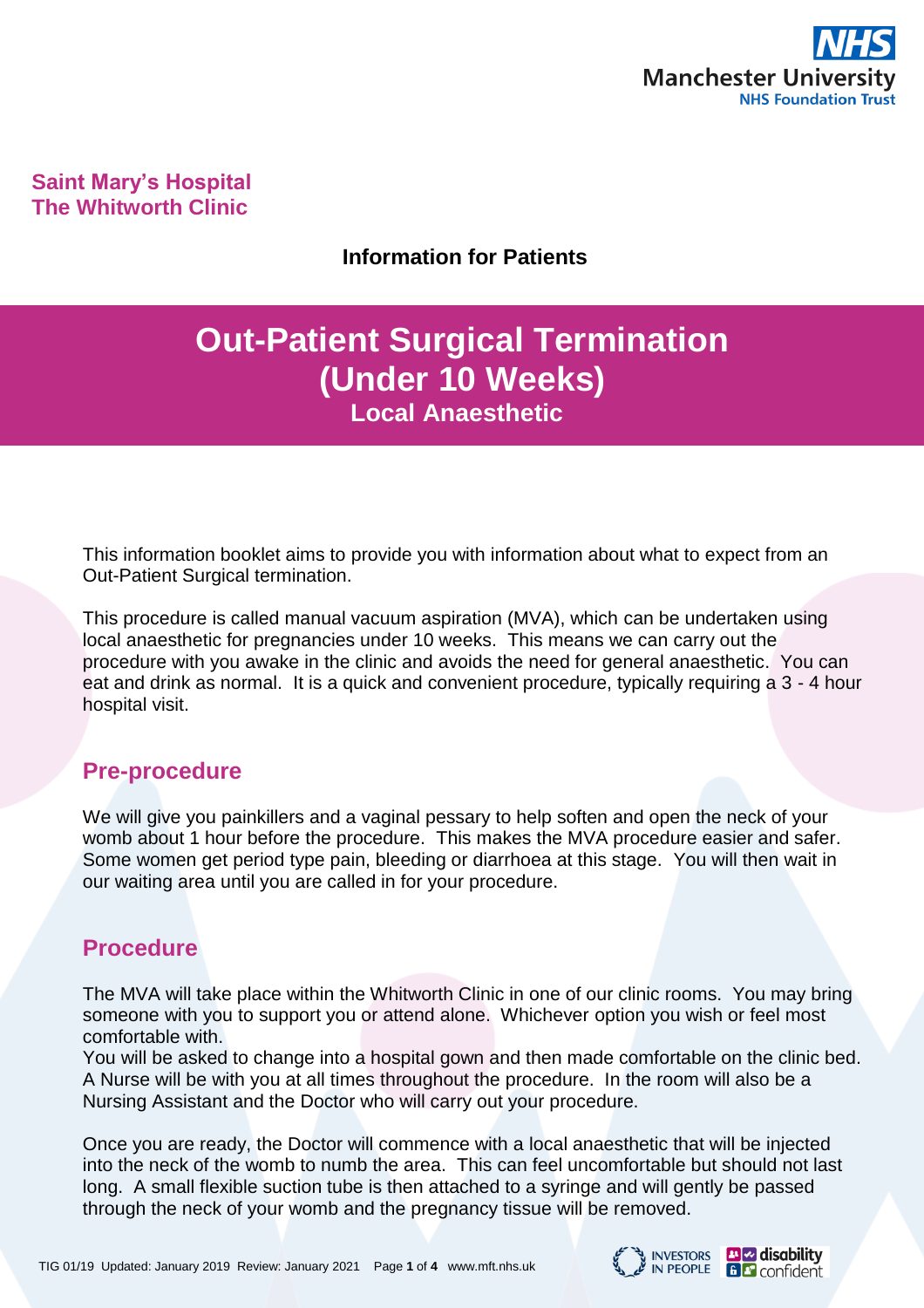

The procedure only takes a few minutes and towards the end we expect you may have period type pains/cramps as the womb empties and will contract. There will be gas and air available if you require it. The pain will settle soon after the procedure, however If you need further pain relief we can provide it.

You will then rest on the bed for a short time and will be asked to change back into your clothes so that you may be transferred to the recovery area. Once here, you can rest in a recliner chair and we will provide you with a drink and something to eat and ask you to remain with us for around 30 minutes to an hour for observation.

# **Discharge**

Before discharge we will check you feel well, your pain has settled and is manageable, bleeding is satisfactory, you have eaten and drank and passed urine.

You will take home a discharge letter and if you have given permission a copy of this will be sent to your GP.

No follow-up should be necessary. We will give you contact numbers should you have any queries or problems.

# **Risks**

- There is a small risk that we may not remove all of the tissue, therefore the procedure may have to be repeated again.
- There is a small risk of bleeding, and an even smaller risk of severe bleeding, which may result in needing a blood transfusion.
- There is a minimal risk of infection, which can be treated with antibiotics.
- There is a very rare risk of perforating the uterus (hole in the womb).
- You may also feel faint during or shortly after the procedure, but this usually disappears soon after.
- Occasionally we are not able to complete the procedure for reasons such as pain or difficulty passing the suction tube and an alternative option will then be discussed with you.

# **Who cannot have the procedure**

- Women with moderate-severe bleeding or pain.
- Women showing signs of infection.
- Women with large uterine fibroids, uterine abnormalities or previous surgery to the cervix (such as cone biopsy).

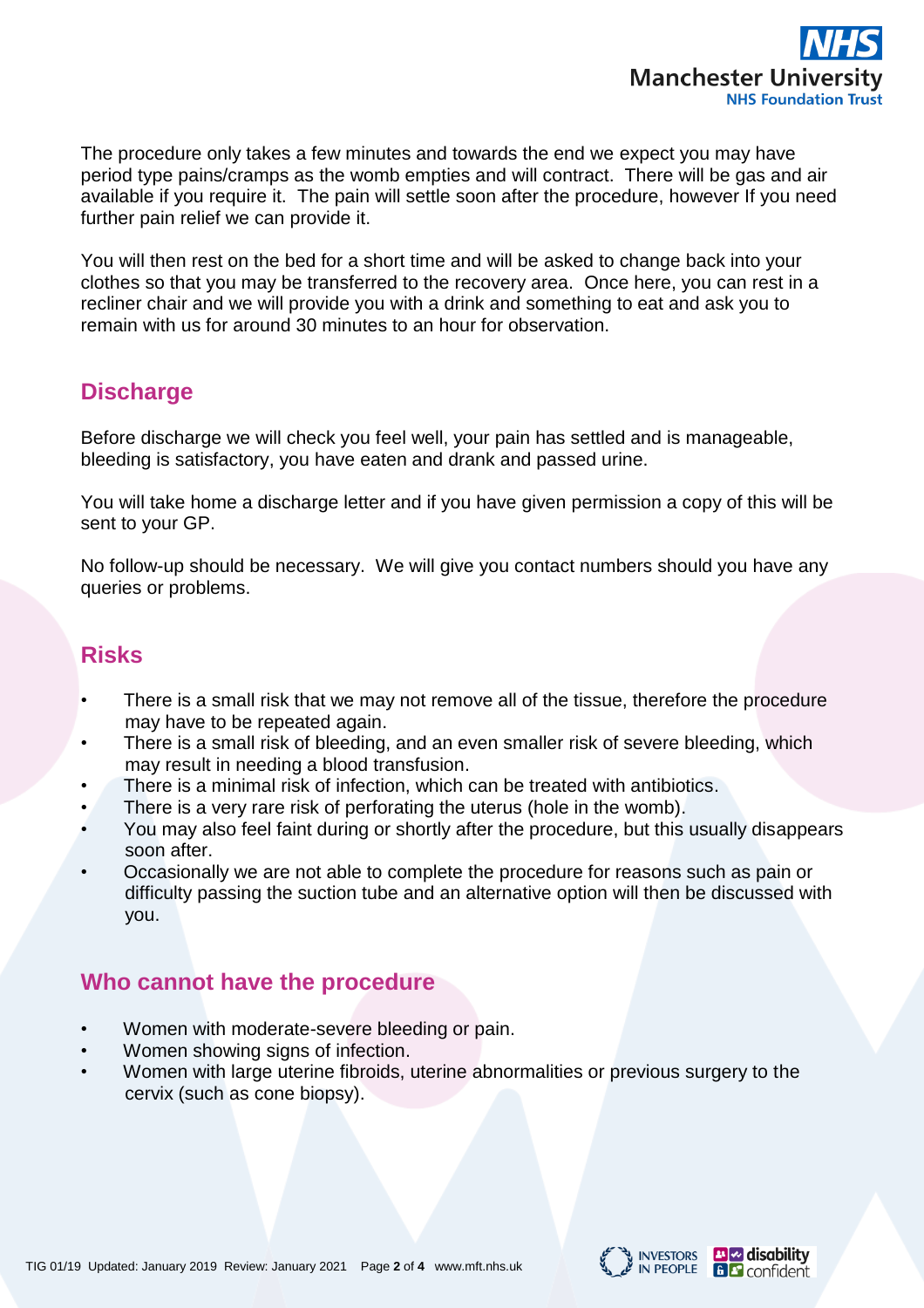

# **Following your termination**

### • **Bleeding**

You may have some bleeding, similar to that of a period bleed, for up to 5 - 10 days. To reduce your risk of infection please use sanitary towels and not tampons and avoid any strenuous exercise, sex and water activities during this time. Your next menstrual period should come 3 - 8 weeks after your termination (depending on contraception used this may not be the case).

If you have any prolonged pain, bleeding, passing clots, smelly vaginal discharge or raised temperature, please contact the Whitworth Clinic, the Emergency Gynaecology Unit or your GP. These could be symptoms of an infection developing or that some pregnancy tissue still remains and options to resolve this would be then discussed with you.

We will take care of the pregnancy remains following your procedure in a respectful and sensitive manner. Respectful disposal of your pregnancy remains will be undertaken by cremation (communal or individual) as per local protocols. Please ask a member of staff if you require further information or wish to discuss this further.

#### • **Sex**

You may resume sex when the bleeding has stopped, you feel ready in yourself and you have adequate contraception.

#### • **Contraception**

**You can get pregnant straight away!** You should use a reliable method of contraception before you have sex again. If you haven't already decided on a form of contraception, we can help you choose the method that is best for you.

#### • **Feelings**

It is normal to feel a range of emotions following a termination. You may feel, for example: relieved, sad, numb, confused or angry. It is common to feel 'up and down' for a while. If you need to talk to someone about how you are feeling, or feel you need further support, then please call us at the Whitworth Clinic on (0161) 276 6283 and we can help signpost you to appropriate counselling services.



**B C** confident